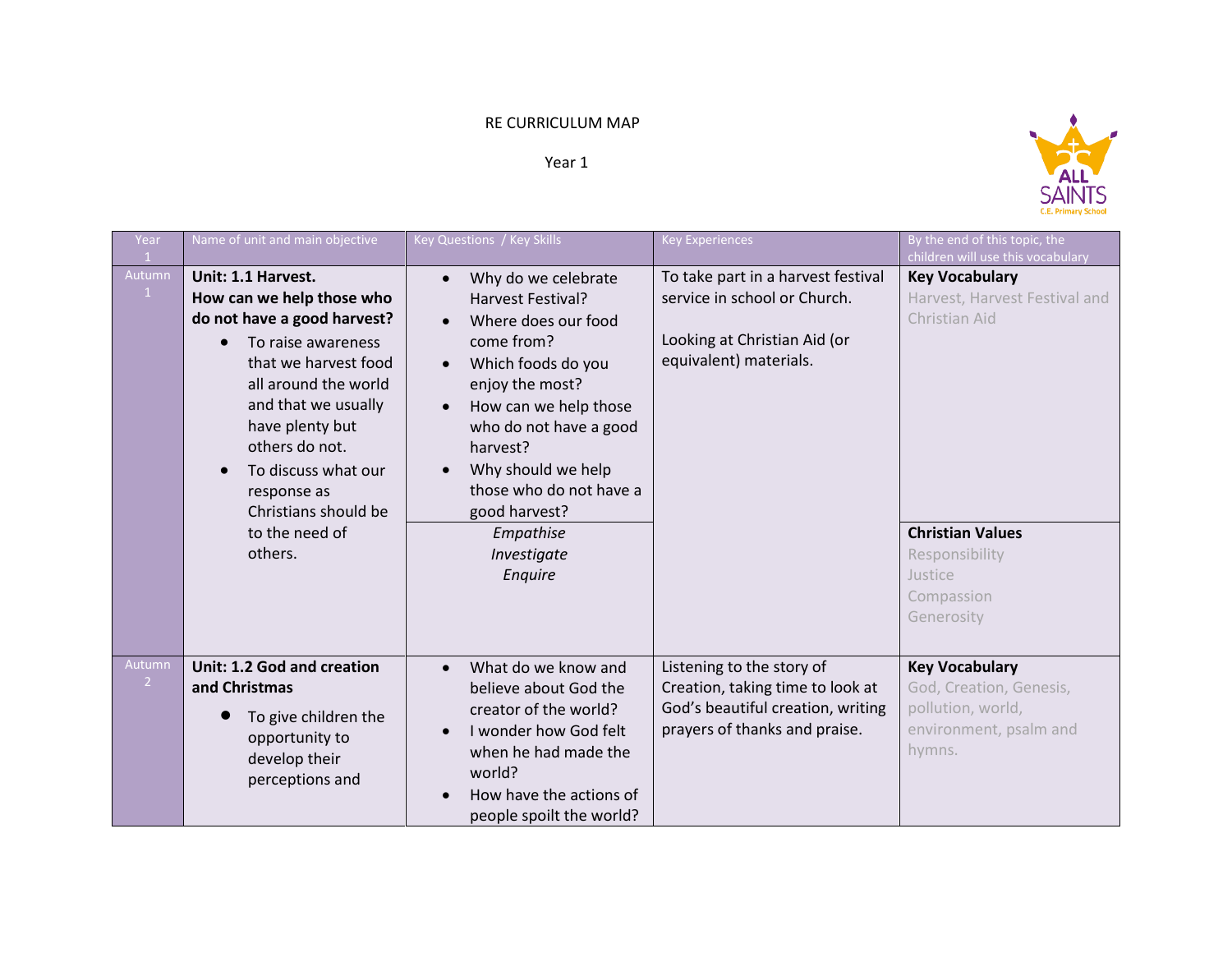|                        | understanding of<br>God.<br>To provide an<br>opportunity for<br>reflection on feelings<br>of awe, wonder,<br>delight and mystery<br>in relation to the<br>natural world.                         | What do you feel about<br>$\bullet$<br>the wonder of creation?<br>What are your favourite<br>things that God created?<br>Investigate<br>Reflect<br>Interpret                                                                                                                                            |                                                                                                                                                          | <b>Christian Values</b><br>Creativity<br>Respect<br>Reverence                                                  |
|------------------------|--------------------------------------------------------------------------------------------------------------------------------------------------------------------------------------------------|---------------------------------------------------------------------------------------------------------------------------------------------------------------------------------------------------------------------------------------------------------------------------------------------------------|----------------------------------------------------------------------------------------------------------------------------------------------------------|----------------------------------------------------------------------------------------------------------------|
| Spring<br>$\mathbf{1}$ | Unit: 1.4 Jesus was special<br>To enjoy exploring<br>$\bullet$<br>these Bible stories<br>that reveal Jesus'<br>power and divine<br>nature.<br>To talk about how<br>and why Jesus was<br>special. | What does special<br>$\bullet$<br>mean?<br>Jesus was special. How?<br>$\bullet$<br>Why?<br>What made Jesus<br>special?<br>Who were the special<br>$\bullet$<br>friends of Jesus and how<br>did they try to follow his<br>teachings?<br>How do we make and<br>$\bullet$<br>build friendships?<br>Empathy | <b>Discussing Friendship</b><br>Relating the feelings and<br>experiences of the characters in<br>the stories with their own<br>feelings and experiences. | <b>Key Vocabulary</b><br>Jesus, Son of God,<br>friendship, miracle and<br>disciple.<br><b>Christian Values</b> |
|                        |                                                                                                                                                                                                  | Reflection<br>Interpretation                                                                                                                                                                                                                                                                            |                                                                                                                                                          | Friendship<br>Compassion<br>Trust                                                                              |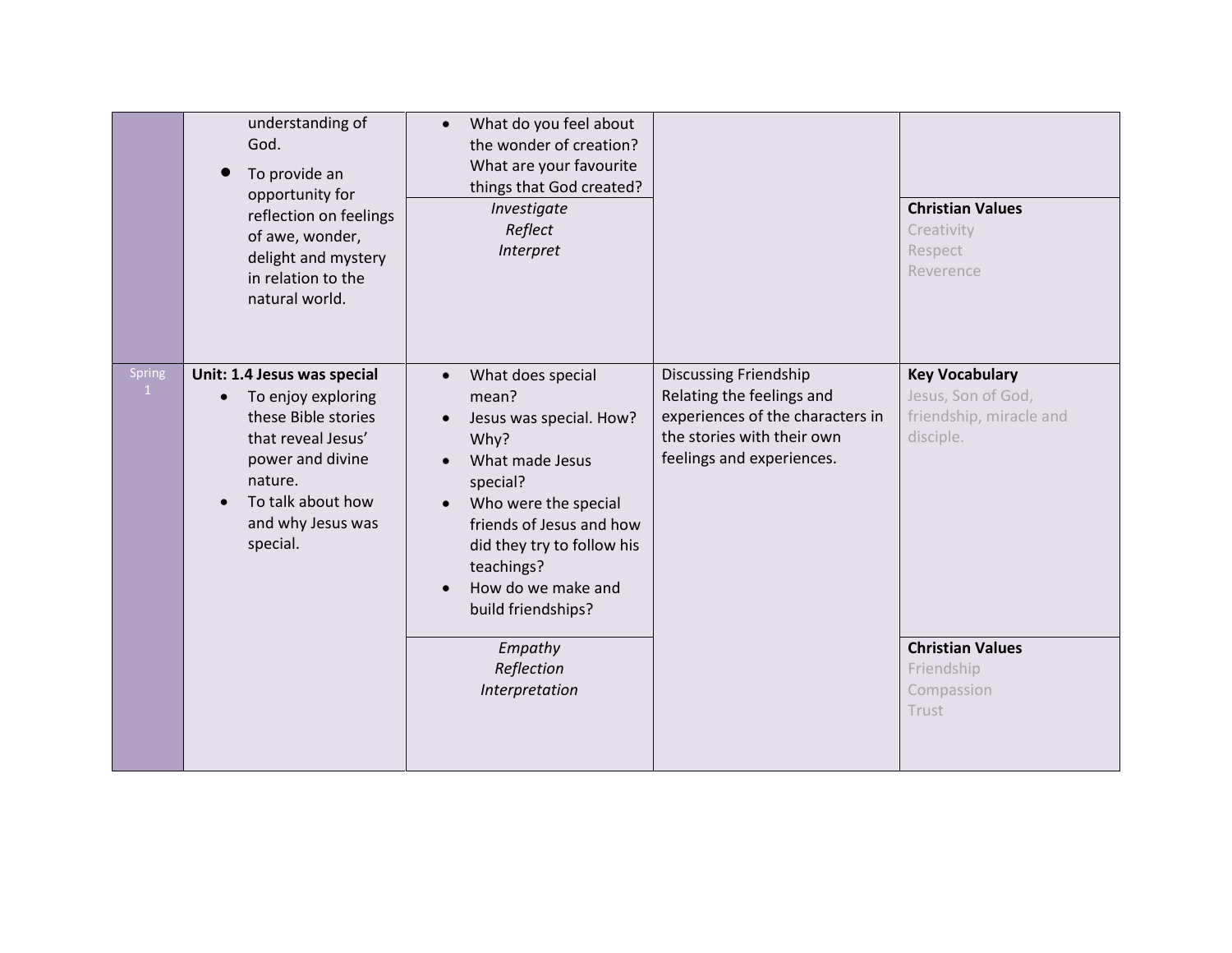| <b>Spring</b><br>2 <sup>1</sup> | <b>Unit 1.5 Easter Celebrating</b><br><b>New life and New</b><br><b>Beginnings</b><br>To give children an<br>$\bullet$<br>opportunity to<br>reflect upon the<br>miracles of nature<br>and new life during<br>springtime.<br>For pupils to hear<br>and be able to retell<br>the Easter Story.<br>To make links<br>$\bullet$<br>between the<br>transformation of<br>plants and animals<br>and the Easter story<br>in order to develop<br>an understanding of<br>the resurrection. | What do you think is the<br>$\bullet$<br>most important part of<br>the Easter Story?<br>In what way is the Easter<br>$\bullet$<br>Story about new life?<br>How do you think people<br>feel when someone they<br>love has died?<br>How does the life cycle<br>$\bullet$<br>of a butterfly reflect the<br>events of Easter?<br>In what way is Easter a<br>$\bullet$<br>new beginning?<br>Reflect<br>Investigate | To create an Easter garden.<br>To hear, discuss and retell the<br>events of the Easter Story.<br>To study the miracle of the life<br>cycle of a butterfly, plant, frog<br>etc.                                  | <b>Key Vocabulary</b><br>Good Friday, Easter Sunday,<br>Jesus, new life, Holy Week,<br>disciples, Mary, resurrection,<br>garden and tomb.<br><b>Christian Values</b><br>Faith<br>Hope<br>Love<br>Joy |
|---------------------------------|---------------------------------------------------------------------------------------------------------------------------------------------------------------------------------------------------------------------------------------------------------------------------------------------------------------------------------------------------------------------------------------------------------------------------------------------------------------------------------|---------------------------------------------------------------------------------------------------------------------------------------------------------------------------------------------------------------------------------------------------------------------------------------------------------------------------------------------------------------------------------------------------------------|-----------------------------------------------------------------------------------------------------------------------------------------------------------------------------------------------------------------|------------------------------------------------------------------------------------------------------------------------------------------------------------------------------------------------------|
| Summer<br>$\mathbf{1}$          | Unit: 1.7 Why is baptism<br>special?<br>To deepen children's<br>$\bullet$<br>understanding of<br>what it means to<br>belong through<br>exploring the<br>celebration of<br>baptism and the<br>ways in which people                                                                                                                                                                                                                                                               | What does it mean to<br>'belong?'<br>What is baptism? Why<br>are some people<br>baptised?<br>Why is baptism special?<br>$\bullet$<br>What is a promise?<br>Where is it kept? How is<br>it kept?<br>What makes you feel as<br>if you are part of God's<br>family?                                                                                                                                              | The re-enactment of a baptism<br>service.<br>Hearing the Story of Jesus being<br>baptised by John.<br>Exploring the objects in the<br>chatterbox and the religious<br>traditions of at least 2 other<br>faiths. | <b>Key Vocabulary</b><br>Baptism, font, Christening,<br>Vicar/Minister, Priest,<br>Godparents, water and<br>belonging.                                                                               |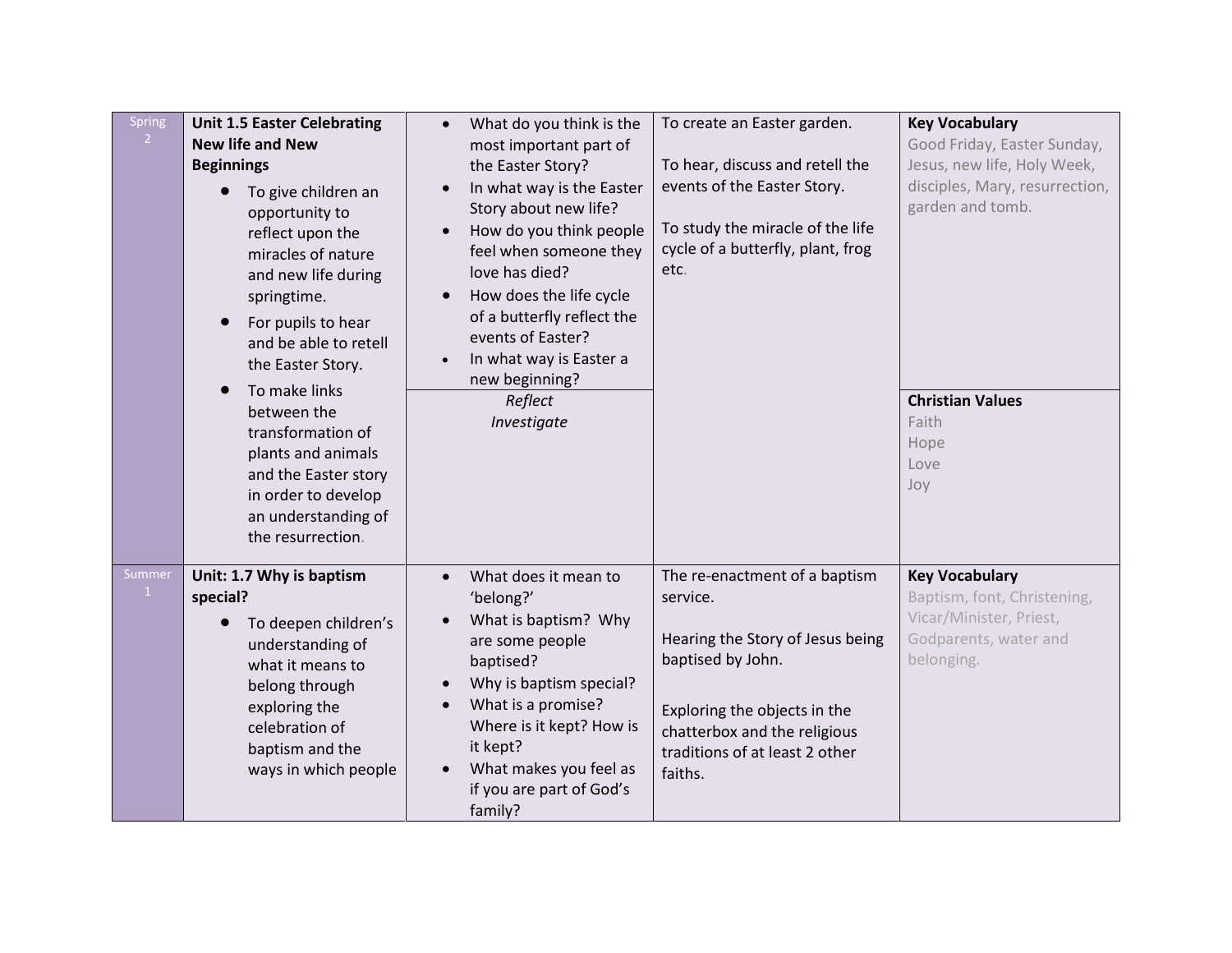| of faith welcome<br>babies. | How do people of faith<br>$\bullet$<br>welcome new babies? |                                          |
|-----------------------------|------------------------------------------------------------|------------------------------------------|
|                             | Investigate<br>Apply<br>Empathise                          | <b>Christian Values</b><br>Faith<br>Love |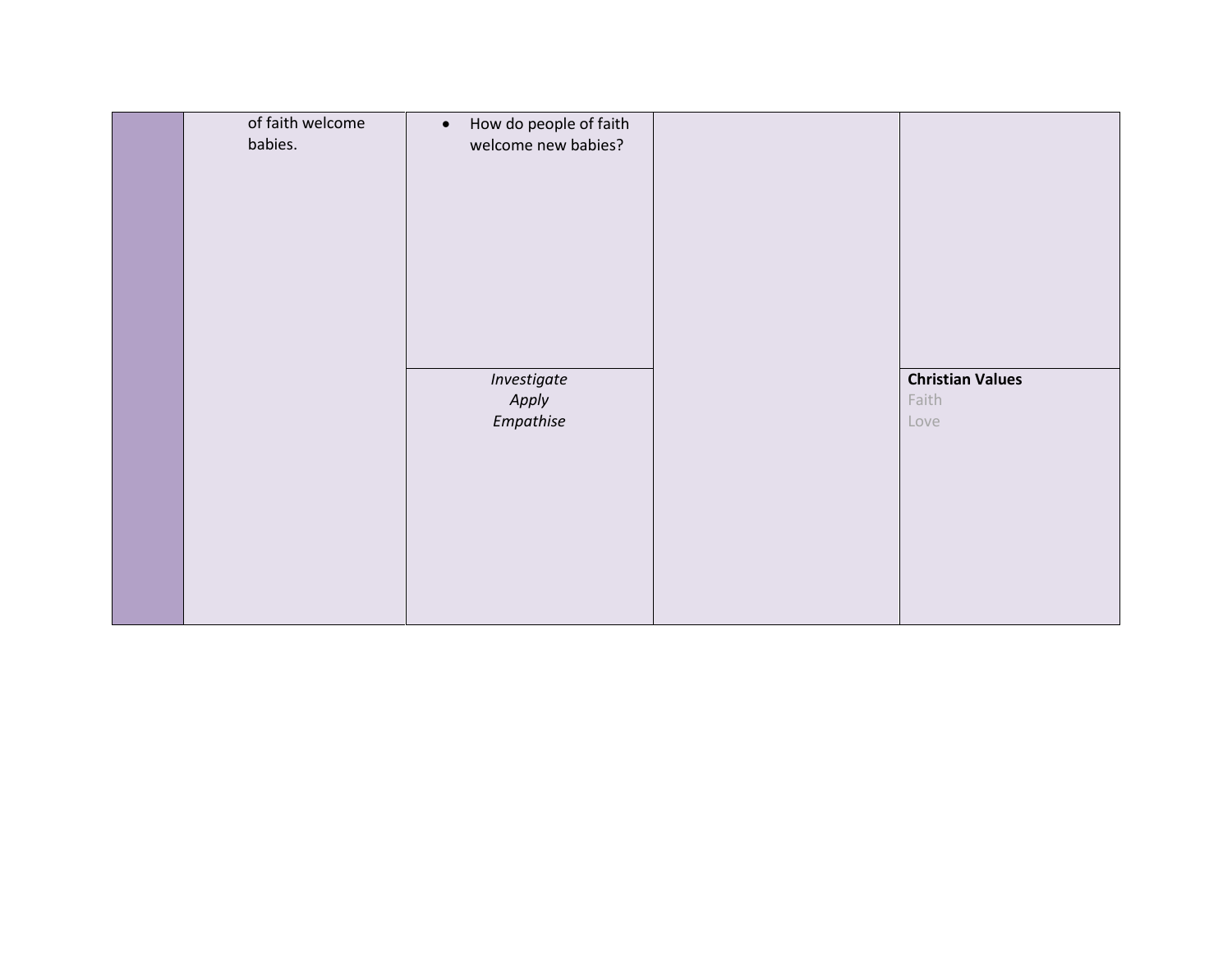| Summer<br>2 | Unit: 1.8 Joseph<br>To explore one of the<br>$\bullet$<br>most well-known<br>epic stories of the<br>Old Testament.<br>To help pupils to talk<br>about the actions<br>and feelings of the<br>characters and relate<br>them to their own<br>experiences.<br>To consider what we<br>can learn from this<br>story.<br>To learn more about | <b>Unit 1.8</b><br>How do we know God<br>$\bullet$<br>was with Joseph?<br>I wonder how Joseph<br>$\bullet$<br>was feeling?<br>I wonder why Joseph<br>$\bullet$<br>was a Bible hero?<br>I wonder what we can<br>learn from this story?<br><b>Unit 1.9</b><br>Where did Jesus grow<br>$\bullet$<br>up?<br>What style of clothes did<br>$\bullet$<br>Jesus wear?<br>What toys did he have?<br>$\bullet$ | <b>Unit 1.8</b><br>Retelling the story of Joseph<br>through drama, art and objects.<br><b>Unit 1.9</b><br>Reading Bible stories that<br>highlight the differences<br>between our world and Jesus'<br>world.<br>Role play and food tasting. | <b>Unit 1.8</b><br><b>Key Vocabulary</b><br>Joseph, Jacob, brothers,<br>dreams, coat, Egypt and<br>forgiveness.<br><b>Unit 1.9</b><br><b>Key Vocabulary</b><br>Jesus, Jerusalem and<br>Nazareth |
|-------------|---------------------------------------------------------------------------------------------------------------------------------------------------------------------------------------------------------------------------------------------------------------------------------------------------------------------------------------|------------------------------------------------------------------------------------------------------------------------------------------------------------------------------------------------------------------------------------------------------------------------------------------------------------------------------------------------------------------------------------------------------|--------------------------------------------------------------------------------------------------------------------------------------------------------------------------------------------------------------------------------------------|-------------------------------------------------------------------------------------------------------------------------------------------------------------------------------------------------|
|             | the nature and<br>characteristics of                                                                                                                                                                                                                                                                                                  | Did Jesus have a mobile<br>phone?                                                                                                                                                                                                                                                                                                                                                                    | Creating a book of comparisons.                                                                                                                                                                                                            |                                                                                                                                                                                                 |
|             | God.<br>Unit: 1.9 My world, Jesus'<br>world<br>To help children<br>$\bullet$<br>understand that<br>Jesus lived a long<br>time ago and that<br>the world we live in                                                                                                                                                                    | Did Jesus eat chips?<br>$\bullet$<br>If you could travel back<br>$\bullet$<br>in time to Jesus' world,<br>what would you like to<br>see?<br>Did Jesus go to school?<br>$\bullet$<br>Did Jesus go to the<br>cinema?                                                                                                                                                                                   |                                                                                                                                                                                                                                            |                                                                                                                                                                                                 |